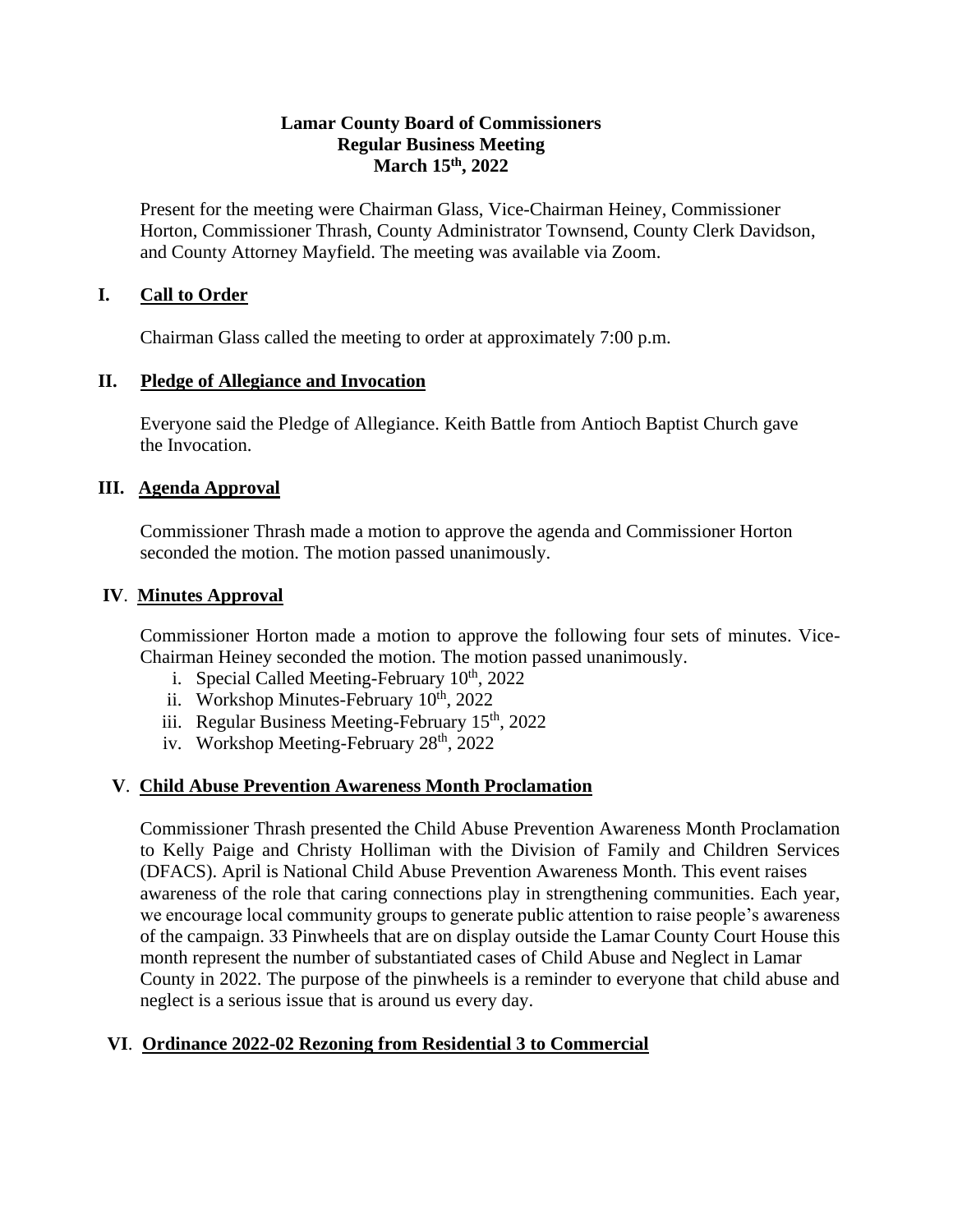Vice-Chairman Heiney made a motion to table Ordinance 2022-02 Rezoning from Residential 3 to Commercial 2-Vacant 1.76 Acre Lot on VFW Road (Tax Map 33, Parcel 71)-Thomas Moss Commissioner Horton seconded the motion. The motion passed unanimously.

# **VII. Ordinance 2022-03 Rezoning from Residential 4 to Highway Commercial-1400 Old 41 Highway, Tax map 018 portion of parcel 030B-Bedsole Investments**

 Commissioner Thrash made a motion to approve Ordinance 2022-03 Rezoning from Residential 4 to Highway Commercial-1400 Old 41 Highway, Tax map 018 portion of parcel 030B-Bedsole Investments. Vice-Chairman Heiney seconded the motion. The motion passed unanimously.

# **VIII. Resolution 2022-06 Special Exception in Agriculture: Concentrated Outdoor Commercial**

Commissioner Thrash made a motion to approve Resolution 2022-06 Special Exception in Agriculture: Concentrated Outdoor Commerical-962 Gordon Road (Tax Map 062, Parcel 004 C3) Stillwater Trace, LLC- Ann Walker with the condition that no amplified sound after 8:00 p.m. Commissioner Horton seconded the motion. Planning and Community Development Director Buice said that the precedence is 8:00 p.m. Sunday thru Thursday at 8:00 p.m. and Friday and Saturday at 9:00 p.m. Commissioner Thrash modified her motion to include the condition that the amplified sound will cease on Sunday thru Thursday at 8:00 p.m. and Friday and Saturday at 9:00 p.m.

### **IX. Resolution 2022-07 Special Exception in Agriculture for Small Engine/ATV Repair**

Commissioner Thrash made a motion to approve Resolution 2022-07 Special Exception in Agriculture for Small Engine/ATV Repair for 1269 Hwy 341 South with the condition that the hours of operation for running the ATVs start at 7:00 a.m. and end at 9:00 p.m. Commissioner Horton seconded the motion. The motion passed unanimously.

# **X. Resolution 2022-08 Extension of Moratorium**

Commissioner Horton made a motion to approve Resolution 2022-08 Extension of Moratorium for a period of 90 days. Commissioner Thrash seconded the motion. The motion passed unanimously.

# **XI. Resolution 2022-09 Special Election**

Commissioner Thrash made a motion to approve Resolution 2022-09 calling for a Special Election. On March 7, 2022, Ryran Traylor, District 3 Commissioner on the Lamar County Board of Commissioners, qualified to run for election for Chairman of the Lamar County Board of Commissioners. His current term expires on December 31, 2024. The office of any State, County, or Municipal elected official shall be declared vacant upon such elected official qualifying, in a general primary or general election, or special primary or special election, for another state, county, or municipal elective office. The Lamar County Code of Ordinances provides that in the event of a vacancy on the board because of death, resignation, removal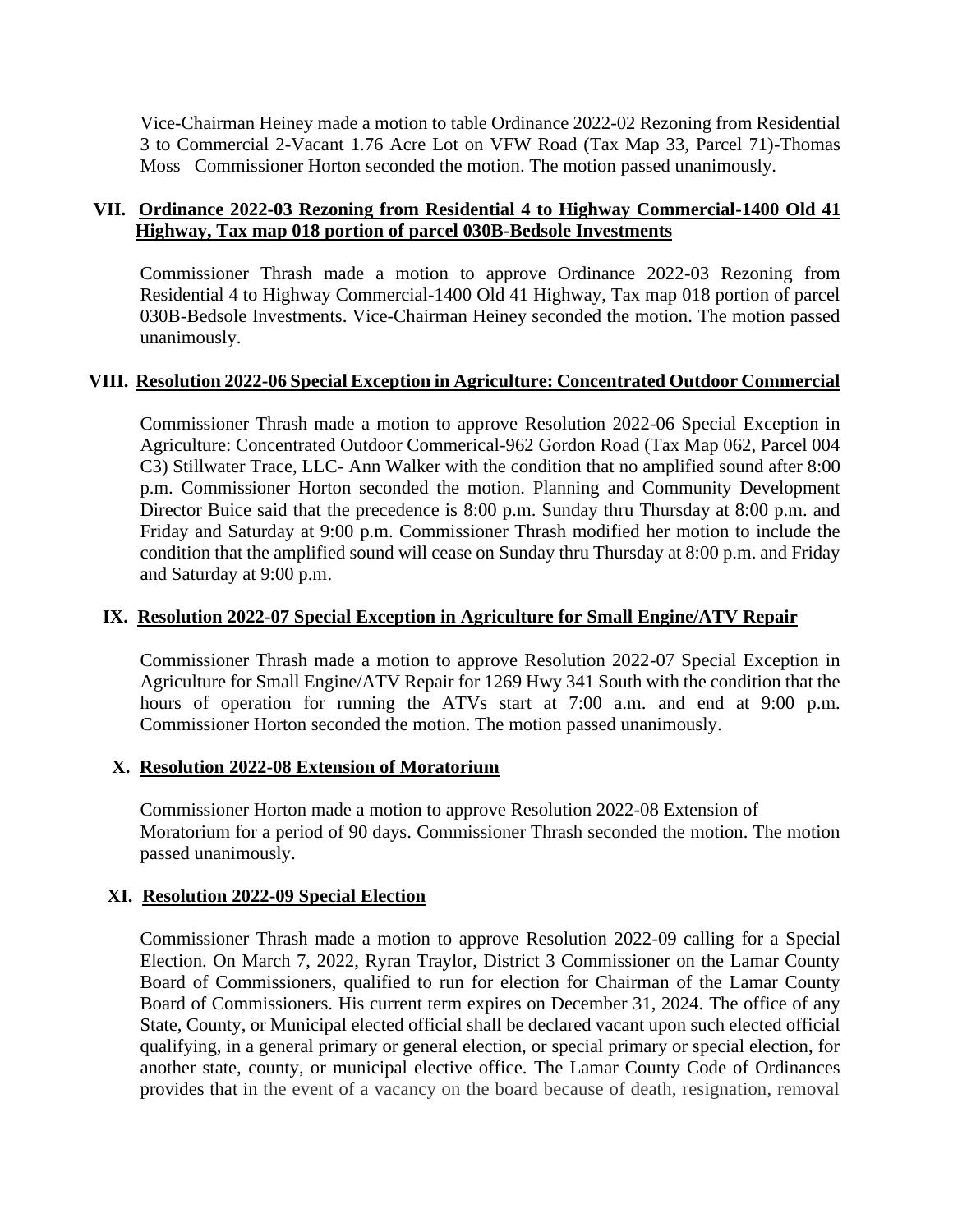of residency from the commissioner district, or for any other cause, and the unexpired term is six (6) months or more, such vacancy shall be filled for the unexpired term at a special election which shall be called by the election superintendent of Lamar County. The Board hereby notifies the Lamar County Elections Superintendent to call for a special election to fill the vacancy in the office of the District 3 Commissioner on the Lamar County Board of Commissioners to be held on November 8, 2022. Qualifying for the election shall be held Tuesday, August 2, 2022, through Thursday, August 4, 2022, between the hours of 8:30 a.m. and 4:30 p.m. The qualifying fee shall be \$108.00. Commissioner Horton seconded the motion. The motion passed unanimously.

# **XII**. **Public Defender-Doug Smith**

Public Defender Doug Smith for the Towaliga Judicial Circuit presented his proposal for the 2023 Fiscal Year Budget. The dependency caseload between Monroe, Butts, and Lamar County was 166 in 2021 and 162 in 2022. The overall Fiscal 2022 budget was \$746,827.45 and the Fiscal 2023 proposed budget is \$746,824.02 which is a budget decrease of \$3.46. The Fiscal 2022 budget for Lamar County's portion was \$201,643.41 in 2022 and the Fiscal 2023 proposed budget is \$201,642.68 which is a budget decrease of \$.73. Reported he has lost several employees to Henry, Clayton, and Fayette County because they were able to offer an 8.5 to 10.5 percent increase in salary. Reported that he had received several State Grants including COVID money that helped to support his budget. Public Defender Smith reported that he had received a Summer Intern Grant for two interns from ACCG. This will be for recent graduates or their last year in Law School who can help to handle some cases in Court and possibly secure a position with the Towaliga Judicial Circuit.

# **XIII**. **RFP# 2201-01 LMIG**

County Administrator Townsend presented 3 bids for the RFP# 2201-01 Local Maintenance Improvement Grant (LMIG). Piedmont for a bid of \$1,222,130.26, CW Matthews for a bid of \$1,130,100.42, and Blount Construction for a bid of \$1,143,708.56. The staff recommendation was for the bid from C.W. Matthews. The Priority List of Roads for the paving includes Burnette Road, Community House Road, Banks-Walton Road, Church Street, Johnston Street, Skinner- Bypass-Browns Springs Road, Lovejoy Road, McBroom Street, and Ware Street. Vice-Chairman Heiney made a motion recommending C.W. Matthews for the LMIG bid of \$1,130,100.42. Commissioner Horton seconded the motion. The motion passed unanimously.

# **XIV**. **Administrator's Report**

County Administrator Townsend reported the following:

- i. Reported that revenues over expenses for the month of February are at 13.37 percent.
- ii. Reported that the Cash Flow includes the 10-million-dollar TSPLOST funds that came in from the Bond.
- iii. Reported that the Cash Flow is off due to a bill being paid in January instead of February.
- iv. Reported that he is waiting on bids for the Recreation Gym from Hogans and Barnsley Construction.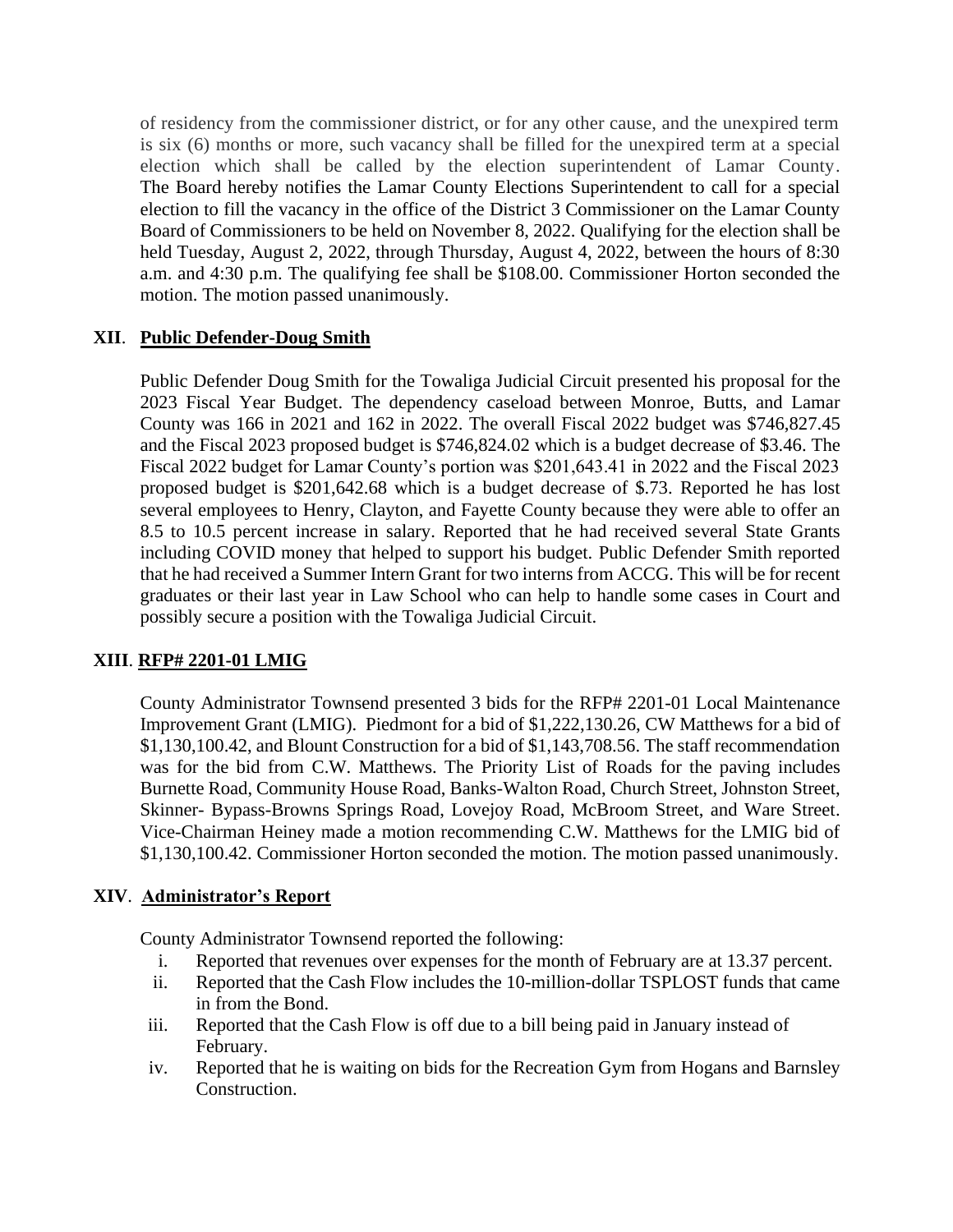- v. Reported that he is waiting on a bid for the front of the Courthouse.
- vi. Reported that he met with the Architects and is waiting on their feedback for the construction of the building. The goal is to be in the building by the end of the year.
- vii. Reported that the Local Option Sales Tax (LOST) distribution was lower than in January. The distribution for LOST in February was \$122,486.92
- viii. Reported that the Special Local Options Sales Tax (SPLOST) distribution for February was \$218,726.44. Chairman Glass explained that the LOST and the SPLOST are all one penny each. The amount collected is virtually the same for both. The difference between the two is that the LOST distribution is the fifth penny. The first four pennies goes to the State, the fifth penny goes towards the LOST, the sixth penny goes toward the Education Local Options Sales Tax (ELOST), and the seventh penny goes towards the Special Local Option Sales Tax (SPLOST). The Department of Revenue (DOR) distributes the monies to the counties and the cities. The SPLOST distribution comes to the county and the portions are divided among the cities.
- ix. Reported that in one month's timeframe the new ambulance service with Ameri Pro EMS has made 578 transports with 212 transports in Lamar County and 366 in Upson County. The new ambulance service came together in 90 days and the State was amazed that they were able to pull everything together after losing the service with Community Ambulance. Reported that overall, the new ambulance service is running smoothly but some bugs are in process of being worked out. Chairman Glass reported that the comments from the citizens have been positive and all of the partners from the Lamar County Fire Department, the County Administrator, and Upson County have created the perfect storm for the acquisition of the new ambulance service.

# **XV**. **Round Table**

Commissioner Horton thanked the citizens for being concerned and thanked County Administrator Townsend and the Staff. He said that there is a wealth of information at the Administration Office and said that the staff or any of the other Commissioners can go into detail about any project or anything that a citizen would like to know about. Commissioner Horton said that the government is set up for the citizens and they need to make sure that everything is running correctly and if something is not running correctly then they need to go to the source or talk to himself or any of the other Commissioners.

Commissioner Thrash encouraged everyone to exercise their right to vote. She said that there will be some changes in the County and she wants to make sure everyone's voice is heard. Commissioner Thrash wished everyone a Happy Easter.

Chairman Glass said that he appreciated everyone coming out and thanked everyone for their time. He requested that the citizens provide ideas for things or issues that the Commissioners might not know about and asked that they bring them to the Commissioners with possible solutions. Chairman Glass stated that he appreciated the feedback that they received and said that emails and phone calls work well for him and the Commissioners.